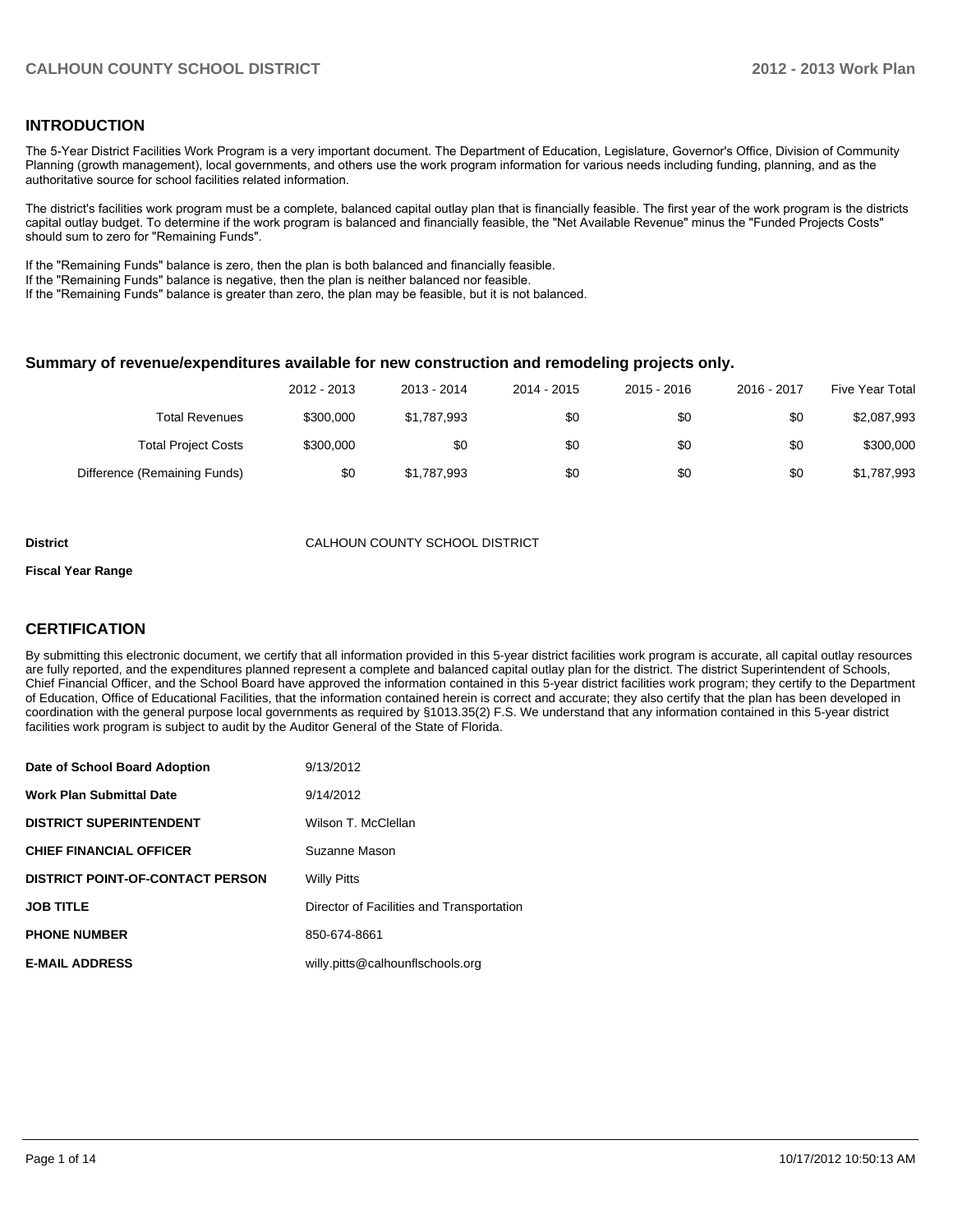# **Expenditures**

#### **Expenditure for Maintenance, Repair and Renovation from 1.50-Mills and PECO**

Annually, prior to the adoption of the district school budget, each school board must prepare a tentative district facilities work program that includes a schedule of major repair and renovation projects necessary to maintain the educational and ancillary facilities of the district.

|                                  | Item                                                                                                                                                                                                                                                   | 2012 - 2013<br><b>Actual Budget</b> | $2013 - 2014$<br>Projected | 2014 - 2015<br>Projected | $2015 - 2016$<br>Projected | 2016 - 2017<br>Projected | Total       |
|----------------------------------|--------------------------------------------------------------------------------------------------------------------------------------------------------------------------------------------------------------------------------------------------------|-------------------------------------|----------------------------|--------------------------|----------------------------|--------------------------|-------------|
| <b>HVAC</b>                      |                                                                                                                                                                                                                                                        | \$10,000                            | \$10,000                   | \$10,000                 | \$10,000                   | \$10,000                 | \$50,000    |
| Locations:                       | ALTHA PUBLIC SCHOOL, BLOUNTSTOWN ELEMENTARY, BLOUNTSTOWN MIDDLE (NEW), CALHOUN ADULT SCHOOL, CARR<br>ELEMENTARY & MIDDLE                                                                                                                               |                                     |                            |                          |                            |                          |             |
| Flooring                         |                                                                                                                                                                                                                                                        | \$5,000                             | \$10,000                   | \$10,000                 | \$10,000                   | \$10,000                 | \$45,000    |
| Locations:                       | ALTHA PUBLIC SCHOOL, BLOUNTSTOWN ELEMENTARY, BLOUNTSTOWN MIDDLE (NEW), CALHOUN ADULT SCHOOL, CARR<br>ELEMENTARY & MIDDLE                                                                                                                               |                                     |                            |                          |                            |                          |             |
| Roofing                          |                                                                                                                                                                                                                                                        | \$0                                 | \$0                        | \$0                      | \$0                        | \$0                      | \$0         |
| Locations:                       | No Locations for this expenditure.                                                                                                                                                                                                                     |                                     |                            |                          |                            |                          |             |
| Safety to Life                   |                                                                                                                                                                                                                                                        | \$10,000                            | \$10,000                   | \$10,000                 | \$10,000                   | \$10,000                 | \$50,000    |
| Locations:                       | ADMINISTRATION ANNEX, ALTHA PUBLIC SCHOOL, BLOUNTSTOWN ELEMENTARY, BLOUNTSTOWN MIDDLE (NEW), CALHOUN<br>ADULT SCHOOL, CALHOUN SUPERINTENDENT'S OFFICE, CARR ELEMENTARY & MIDDLE, TRANSPORTATION AND MAINTENANCE                                        |                                     |                            |                          |                            |                          |             |
| Fencing                          |                                                                                                                                                                                                                                                        | \$2.000                             | \$5.000                    | \$0                      | \$0                        | \$0                      | \$7,000     |
| Locations:                       | BLOUNTSTOWN MIDDLE (NEW), CARR ELEMENTARY & MIDDLE                                                                                                                                                                                                     |                                     |                            |                          |                            |                          |             |
| Parking                          |                                                                                                                                                                                                                                                        | \$0                                 | \$0                        | \$0                      | \$0                        | \$0                      | \$0         |
| Locations:                       | No Locations for this expenditure.                                                                                                                                                                                                                     |                                     |                            |                          |                            |                          |             |
| Electrical                       |                                                                                                                                                                                                                                                        | \$5,000                             | \$10,000                   | \$5,000                  | \$5.000                    | \$5.000                  | \$30,000    |
|                                  | Locations: ADMINISTRATION ANNEX, ALTHA PUBLIC SCHOOL, BLOUNTSTOWN ELEMENTARY, BLOUNTSTOWN HIGH SCHOOL,<br>BLOUNTSTOWN MIDDLE (NEW), CALHOUN ADULT SCHOOL, CALHOUN SUPERINTENDENT'S OFFICE, CARR ELEMENTARY &<br>MIDDLE, TRANSPORTATION AND MAINTENANCE |                                     |                            |                          |                            |                          |             |
| Fire Alarm                       |                                                                                                                                                                                                                                                        | \$15,000                            | \$5.000                    | \$10,000                 | \$50,000                   | \$50,000                 | \$130,000   |
| Locations:                       | ALTHA PUBLIC SCHOOL, BLOUNTSTOWN ELEMENTARY, BLOUNTSTOWN HIGH SCHOOL, BLOUNTSTOWN MIDDLE (NEW),<br>CALHOUN ADULT SCHOOL, CARR ELEMENTARY & MIDDLE                                                                                                      |                                     |                            |                          |                            |                          |             |
| Telephone/Intercom System        |                                                                                                                                                                                                                                                        | \$6,000                             | \$0                        | \$0                      | \$0                        | \$0                      | \$6,000     |
|                                  | Locations: ALTHA PUBLIC SCHOOL, CARR ELEMENTARY & MIDDLE                                                                                                                                                                                               |                                     |                            |                          |                            |                          |             |
| <b>Closed Circuit Television</b> |                                                                                                                                                                                                                                                        | \$0                                 | \$0                        | \$0                      | \$0                        | \$0                      | \$0         |
|                                  | Locations: No Locations for this expenditure.                                                                                                                                                                                                          |                                     |                            |                          |                            |                          |             |
| Paint                            |                                                                                                                                                                                                                                                        | \$10,000                            | \$10,000                   | \$10,000                 | \$10,000                   | \$10,000                 | \$50,000    |
|                                  | Locations: ADMINISTRATION ANNEX, ALTHA PUBLIC SCHOOL, BLOUNTSTOWN ELEMENTARY, BLOUNTSTOWN HIGH SCHOOL,<br>BLOUNTSTOWN MIDDLE (NEW), CALHOUN ADULT SCHOOL, CALHOUN SUPERINTENDENT'S OFFICE, CARR ELEMENTARY &<br>MIDDLE, TRANSPORTATION AND MAINTENANCE |                                     |                            |                          |                            |                          |             |
| Maintenance/Repair               |                                                                                                                                                                                                                                                        | \$81,639                            | \$162,976                  | \$254,457                | \$272,285                  | \$278,123                | \$1,049,480 |
|                                  | Locations: ADMINISTRATION ANNEX, ALTHA PUBLIC SCHOOL, BLOUNTSTOWN ELEMENTARY, BLOUNTSTOWN MIDDLE (NEW), CALHOUN<br>ADULT SCHOOL, CARR ELEMENTARY & MIDDLE, TRANSPORTATION AND MAINTENANCE                                                              |                                     |                            |                          |                            |                          |             |
|                                  | <b>Sub Total:</b>                                                                                                                                                                                                                                      | \$144,639                           | \$222,976                  | \$309,457                | \$367,285                  | \$373,123                | \$1,417,480 |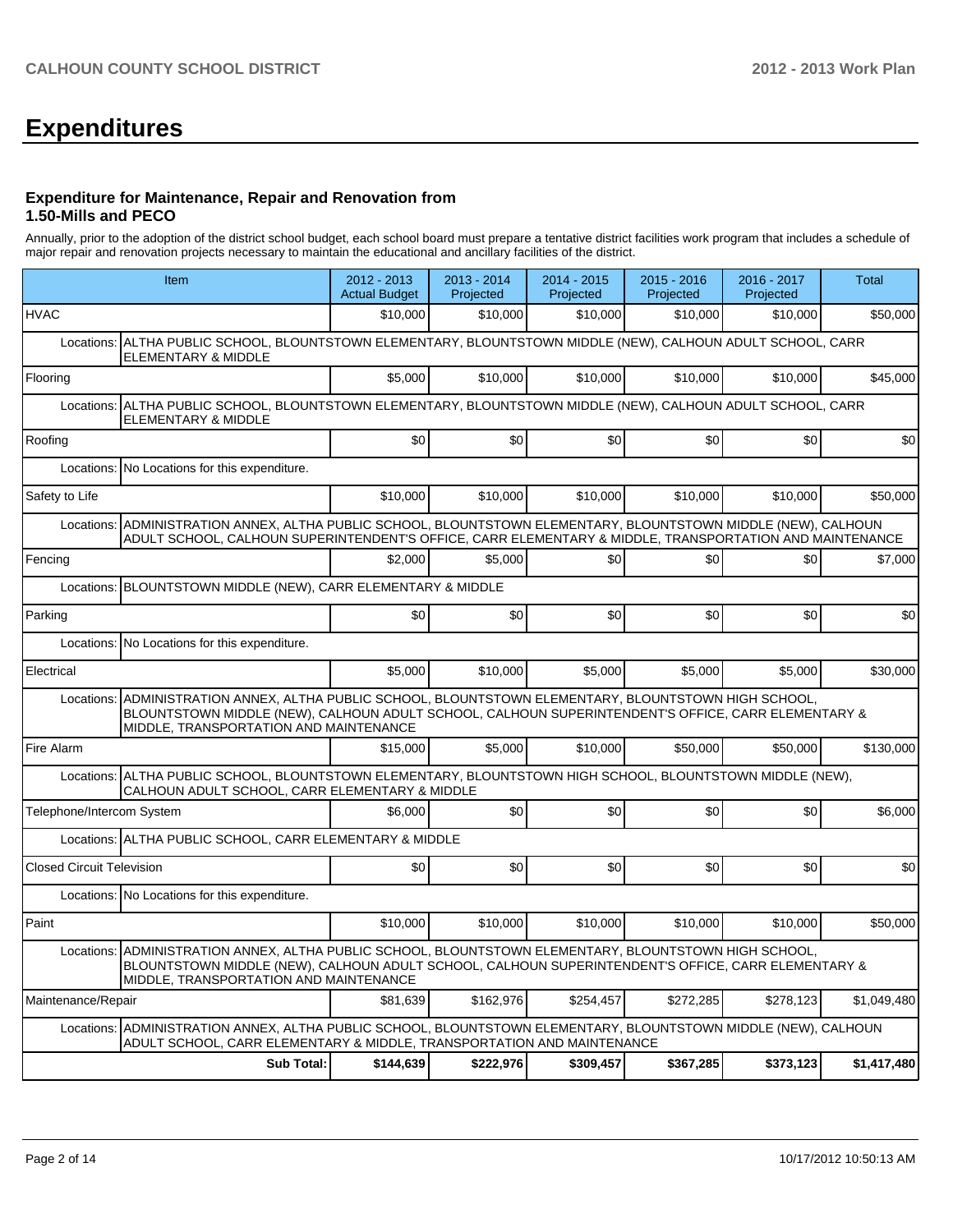| IPECO Maintenance Expenditures | \$0       | \$0       | \$88,701  | \$103,977 | \$114.812 | \$307,490   |
|--------------------------------|-----------|-----------|-----------|-----------|-----------|-------------|
| ا :50 Mill Sub Total.          | \$144,639 | \$222.976 | \$220,756 | \$263,308 | \$258,311 | \$1,109,990 |

No items have been specified.

| Total:<br>\$144,639 | <b>A57</b><br>\$222.976<br>\$309,45 | \$367,285 | 0.229<br>$\overline{AB}$<br>3373.1231 | .480 l<br>.417 |
|---------------------|-------------------------------------|-----------|---------------------------------------|----------------|
|---------------------|-------------------------------------|-----------|---------------------------------------|----------------|

#### **Local 1.50 Mill Expenditure For Maintenance, Repair and Renovation**

Anticipated expenditures expected from local funding sources over the years covered by the current work plan.

| Item                                                         | 2012 - 2013<br><b>Actual Budget</b> | $2013 - 2014$<br>Projected | $2014 - 2015$<br>Projected | 2015 - 2016<br>Projected | 2016 - 2017<br>Projected | <b>Total</b> |
|--------------------------------------------------------------|-------------------------------------|----------------------------|----------------------------|--------------------------|--------------------------|--------------|
| Remaining Maint and Repair from 1.5 Mills                    | \$144,639                           | \$222,976                  | \$220,756                  | \$263,308                | \$258,311                | \$1,109,990  |
| Maintenance/Repair Salaries                                  | \$230,000                           | \$202,662                  | \$230,000                  | \$230,000                | \$230,000                | \$1,122,662  |
| <b>School Bus Purchases</b>                                  | \$100,000                           | \$200,000                  | \$200,000                  | \$200,000                | \$200,000                | \$900,000    |
| <b>Other Vehicle Purchases</b>                               | \$0                                 | \$0                        | \$0                        | \$0                      | \$0                      | \$0          |
| Capital Outlay Equipment                                     | \$0                                 | \$39,634                   | \$50,000                   | \$50,000                 | \$50,000                 | \$189,634    |
| Rent/Lease Payments                                          | \$0                                 | \$0                        | \$0                        | \$0                      | \$0                      | \$0          |
| <b>COP Debt Service</b>                                      | \$0                                 | \$0                        | \$0                        | \$0                      | \$0                      | \$0          |
| Rent/Lease Relocatables                                      | \$32,400                            | \$32,400                   | \$32,400                   | \$0                      | \$0                      | \$97,200     |
| <b>Environmental Problems</b>                                | \$0                                 | \$0                        | \$0                        | \$0                      | \$0                      | \$0          |
| ls.1011.14 Debt Service                                      | \$0                                 | \$0                        | \$0                        | \$0                      | \$0                      | \$0          |
| Special Facilities Construction Account                      | \$498,922                           | \$0                        | \$0                        | \$0                      | \$0                      | \$498,922    |
| Premiums for Property Casualty Insurance - 1011.71<br>(4a,b) | \$173,643                           | \$175,000                  | \$175,000                  | \$175,000                | \$200,000                | \$898,643    |
| Qualified School Construction Bonds (QSCB)                   | \$0                                 | \$0                        | \$0                        | \$0                      | \$0                      | \$0          |
| Qualified Zone Academy Bonds (QZAB)                          | \$0                                 | \$0                        | \$0                        | \$0                      | \$0                      | \$0          |
| <b>Local Expenditure Totals:</b>                             | \$1,179,604                         | \$872,672                  | \$908,156                  | \$918,308                | \$938,311                | \$4,817,051  |

# **Revenue**

#### **1.50 Mill Revenue Source**

Schedule of Estimated Capital Outlay Revenue from each currently approved source which is estimated to be available for expenditures on the projects included in the tentative district facilities work program. All amounts are NET after considering carryover balances, interest earned, new COP's, 1011.14 and 1011.15 loans, etc. Districts cannot use 1.5-Mill funds for salaries except for those explicitly associated with maintenance/repair projects. (1011.71 (5), F.S.)

| Item                                           | Fund | $2012 - 2013$<br><b>Actual Value</b> | $2013 - 2014$<br>Projected | $2014 - 2015$<br>Projected | $2015 - 2016$<br>Projected | 2016 - 2017<br>Projected | Total           |
|------------------------------------------------|------|--------------------------------------|----------------------------|----------------------------|----------------------------|--------------------------|-----------------|
| (1) Non-exempt property<br>lassessed valuation |      | \$443,486,212                        | \$427.947.076              | \$445,064,189              | \$467.093.006              | \$493.064.116            | \$2,276,654,599 |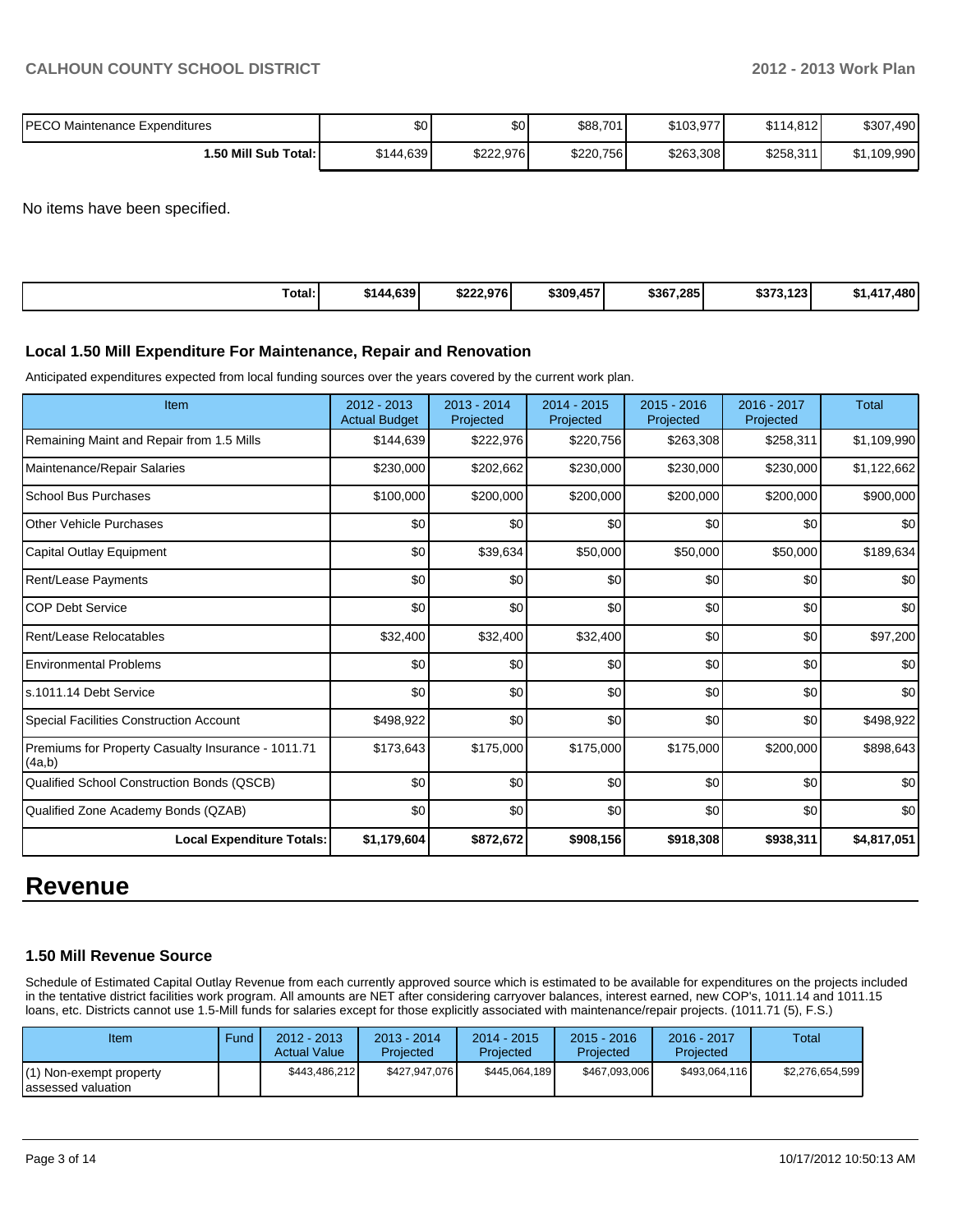# **CALHOUN COUNTY SCHOOL DISTRICT 2012 - 2013 Work Plan**

| (2) The Millege projected for<br>discretionary capital outlay per<br>ls.1011.71   |     | 1.05      | 1.05      | ا 05. ،   | 1.05      | 1.05 I    |             |
|-----------------------------------------------------------------------------------|-----|-----------|-----------|-----------|-----------|-----------|-------------|
| (3) Full value of the 1.50-Mill<br>discretionary capital outlay per<br>ls.1011.71 |     | \$745.057 | \$718,951 | \$747.708 | \$784.716 | \$828,348 | \$3,824,780 |
| $(4)$ Value of the portion of the 1.50<br>l-Mill ACTUALLY levied                  | 370 | \$447.034 | \$431.371 | \$448.625 | \$470.830 | \$497,009 | \$2.294.869 |
| $(5)$ Difference of lines $(3)$ and $(4)$                                         |     | \$298.023 | \$287.580 | \$299.083 | \$313.886 | \$331.339 | \$1,529,911 |

### **PECO Revenue Source**

The figure in the row designated "PECO Maintenance" will be subtracted from funds available for new construction because PECO maintenance dollars cannot be used for new construction.

| Item                                  | Fund | $2012 - 2013$<br><b>Actual Budget</b> | $2013 - 2014$<br>Projected | $2014 - 2015$<br>Projected | $2015 - 2016$<br>Projected | 2016 - 2017<br>Projected | Total     |
|---------------------------------------|------|---------------------------------------|----------------------------|----------------------------|----------------------------|--------------------------|-----------|
| <b>IPECO New Construction</b>         | 340  | \$0 I                                 | \$0 <sub>1</sub>           | \$18,229                   | \$6,176                    | \$0                      | \$24,405  |
| <b>IPECO Maintenance Expenditures</b> |      | \$O I                                 | \$0 <sub>1</sub>           | \$88.701                   | \$103.977                  | \$114.812                | \$307,490 |
|                                       |      | \$O I                                 | \$0                        | \$106,930                  | \$110.153                  | \$114,812                | \$331,895 |

### **CO & DS Revenue Source**

Revenue from Capital Outlay and Debt Service funds.

| Item                                               | Fund | $2012 - 2013$<br><b>Actual Budget</b> | $2013 - 2014$<br>Projected | $2014 - 2015$<br>Projected | $2015 - 2016$<br>Projected | 2016 - 2017<br>Projected | Total     |
|----------------------------------------------------|------|---------------------------------------|----------------------------|----------------------------|----------------------------|--------------------------|-----------|
| ICO & DS Cash Flow-through<br><b>I</b> Distributed | 360  | \$75,390                              | \$75.390                   | \$75,390                   | \$75.390                   | \$75.390                 | \$376,950 |
| ICO & DS Interest on<br>Undistributed CO           | 360  | \$912                                 | \$912                      | \$912                      | \$912                      | \$912                    | \$4,560   |
|                                                    |      | \$76,302                              | \$76,302                   | \$76,302                   | \$76,302                   | \$76,302                 | \$381,510 |

#### **Fair Share Revenue Source**

Nothing reported for this section. All legally binding commitments for proportionate fair-share mitigation for impacts on public school facilities must be included in the 5-year district work program.

#### **Sales Surtax Referendum**

Specific information about any referendum for a 1-cent or ½-cent surtax referendum during the previous year.

**Did the school district hold a surtax referendum during the past fiscal year 2011 - 2012?**

No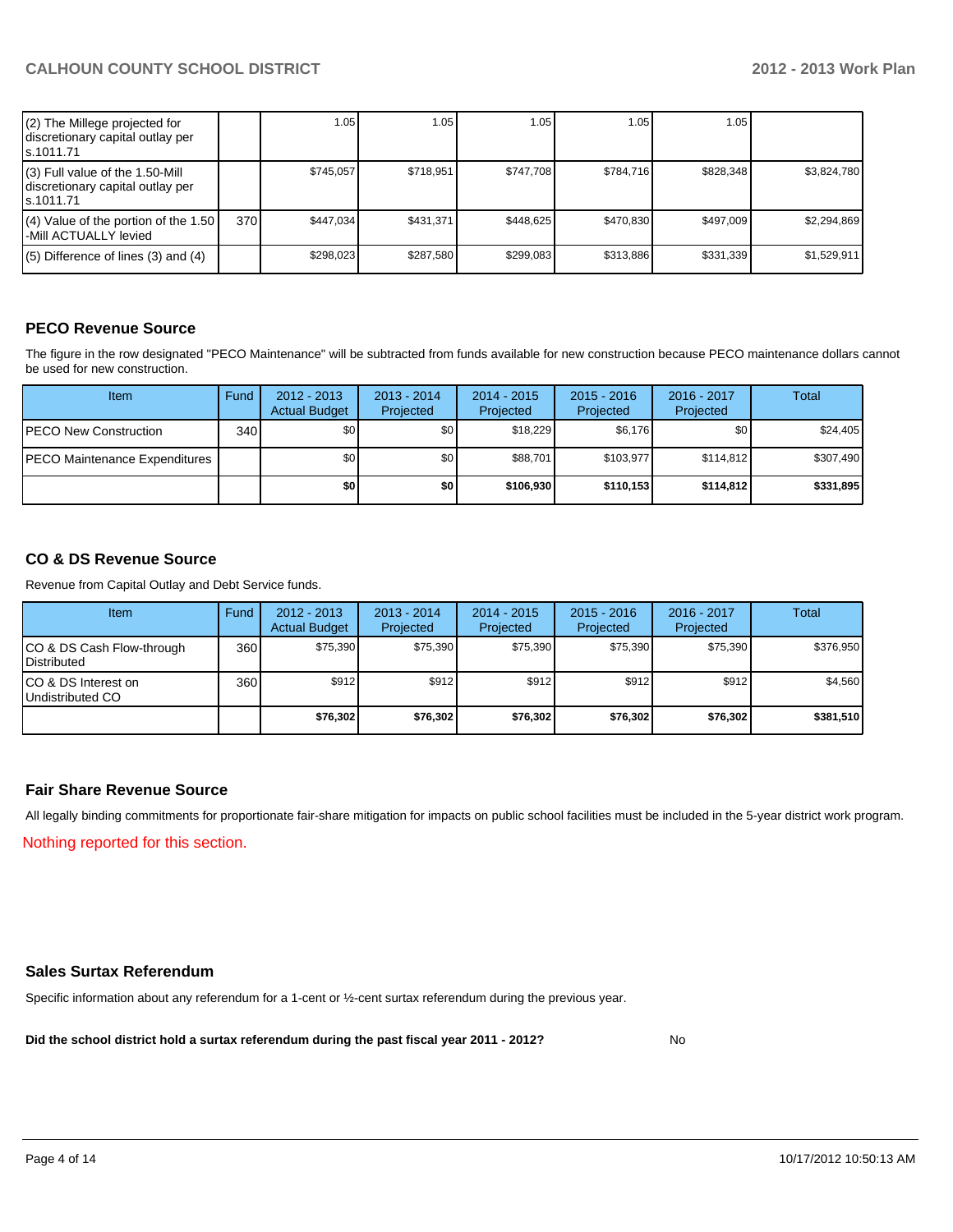## **Additional Revenue Source**

Any additional revenue sources

| Item                                                                                                                      | 2012 - 2013<br><b>Actual Value</b> | 2013 - 2014<br>Projected | 2014 - 2015<br>Projected | $2015 - 2016$<br>Projected | 2016 - 2017<br>Projected | <b>Total</b> |
|---------------------------------------------------------------------------------------------------------------------------|------------------------------------|--------------------------|--------------------------|----------------------------|--------------------------|--------------|
| Proceeds from a s.1011.14/15 F.S. Loans                                                                                   | \$0                                | \$0                      | \$0                      | \$0                        | \$0                      | \$0          |
| District Bonds - Voted local bond<br>referendum proceeds per s.9, Art VII<br><b>State Constitution</b>                    | \$0                                | \$0                      | \$0                      | \$0                        | \$0                      | \$0          |
| Proceeds from Special Act Bonds                                                                                           | \$0                                | \$0                      | \$0                      | \$0                        | \$0                      | \$0          |
| Estimated Revenue from CO & DS Bond<br>Sale                                                                               | \$0                                | \$0                      | \$0                      | \$0                        | \$0                      | \$0          |
| Proceeds from Voted Capital<br>Improvements millage                                                                       | \$0                                | \$0                      | \$0                      | \$0                        | \$0                      | \$0          |
| Other Revenue for Other Capital Projects                                                                                  | \$0                                | \$0                      | \$0                      | \$0                        | \$0                      | \$0          |
| Proceeds from 1/2 cent sales surtax<br>authorized by school board                                                         | \$365,000                          | \$365,000                | \$365,000                | \$365,000                  | \$365,000                | \$1,825,000  |
| Proceeds from local governmental<br>infrastructure sales surtax                                                           | \$0                                | \$0                      | \$0                      | \$0                        | \$0                      | \$0          |
| Proceeds from Certificates of<br>Participation (COP's) Sale                                                               | \$0                                | \$0                      | \$0                      | \$0                        | \$0                      | \$0          |
| Classrooms First Bond proceeds amount<br>authorized in FY 1997-98                                                         | \$71,453                           | \$0                      | \$0                      | \$0                        | \$0                      | \$71,453     |
| <b>Classrooms for Kids</b>                                                                                                | \$0                                | \$0                      | \$0                      | \$0                        | \$0                      | \$0          |
| <b>District Equity Recognition</b>                                                                                        | \$0                                | \$0                      | \$0                      | \$0                        | \$0                      | \$0          |
| <b>Federal Grants</b>                                                                                                     | \$0                                | \$0                      | \$0                      | \$0                        | \$0                      | \$0          |
| Proportionate share mitigation (actual<br>cash revenue only, not in kind donations)                                       | \$0                                | \$0                      | \$0                      | \$0                        | \$0                      | \$0          |
| Impact fees received                                                                                                      | \$0                                | \$0                      | \$0                      | \$0                        | \$0                      | \$0          |
| Private donations                                                                                                         | \$0                                | \$0                      | \$0                      | \$0                        | \$0                      | \$0          |
| Grants from local governments or not-for-<br>profit organizations                                                         | \$0                                | \$0                      | \$0                      | \$0                        | \$0                      | \$0          |
| Interest, Including Profit On Investment                                                                                  | \$0                                | \$0                      | \$0                      | \$0                        | \$0                      | \$0          |
| Revenue from Bonds pledging proceeds<br>from 1 cent or 1/2 cent Sales Surtax                                              | \$0                                | \$0                      | \$0                      | \$0                        | \$0                      | \$0          |
| <b>Total Fund Balance Carried Forward</b>                                                                                 | \$219,815                          | \$1,787,992              | \$0                      | \$0                        | \$0                      | \$2,007,807  |
| General Capital Outlay Obligated Fund<br><b>Balance Carried Forward From Total</b><br><b>Fund Balance Carried Forward</b> | \$0                                | \$0                      | \$0                      | \$0                        | \$0                      | \$0          |
| Special Facilities Construction Account                                                                                   | \$0                                | \$0                      | \$0                      | \$0                        | \$0                      | \$0          |
| One Cent - 1/2 Cent Sales Surtax Debt<br>Service From Total Fund Balance Carried<br>Forward                               | \$0                                | \$0                      | \$0                      | \$0                        | \$0                      | \$0          |
| Capital Outlay Projects Funds Balance<br>Carried Forward From Total Fund<br><b>Balance Carried Forward</b>                | \$0                                | \$0                      | \$0                      | \$0                        | \$0                      | \$0          |
| Carr School-Spec Allocat                                                                                                  | \$300,000                          | \$0                      | \$0                      | \$0                        | \$0                      | \$300,000    |
| Subtotal                                                                                                                  | \$956,268                          | \$2,152,992              | \$365,000                | \$365,000                  | \$365,000                | \$4,204,260  |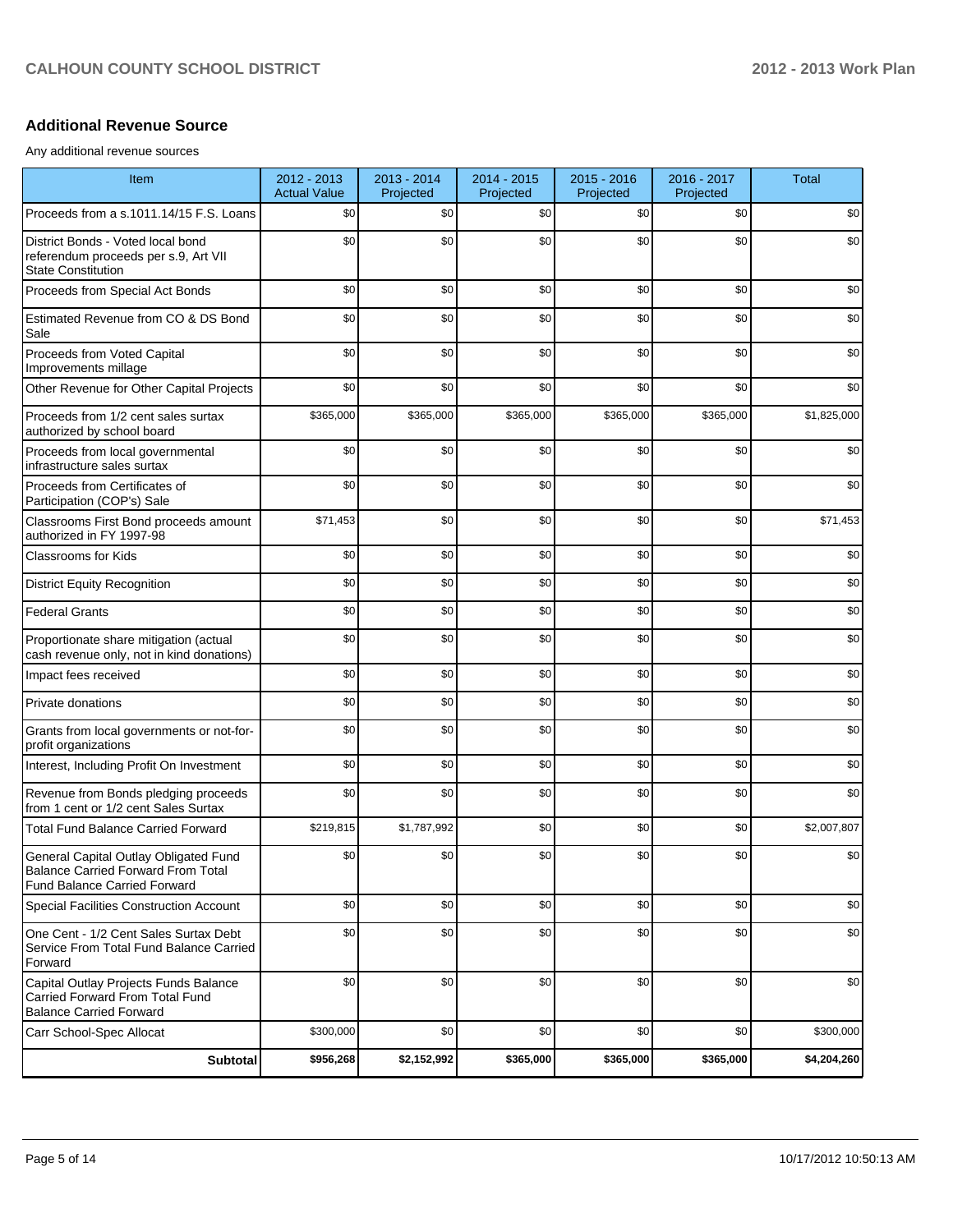# **Total Revenue Summary**

| <b>Item Name</b>                                                  | 2012 - 2013<br><b>Budget</b>   | 2013 - 2014<br>Projected   | 2014 - 2015<br>Projected   | $2015 - 2016$<br>Projected | 2016 - 2017<br>Projected | <b>Five Year Total</b> |
|-------------------------------------------------------------------|--------------------------------|----------------------------|----------------------------|----------------------------|--------------------------|------------------------|
| Local 1.5 Mill Discretionary Capital Outlay<br>Revenue            | \$447,034                      | \$431,371                  | \$448,625                  | \$470,830                  | \$497,009                | \$2,294,869            |
| PECO and 1.5 Mill Maint and Other 1.5<br><b>Mill Expenditures</b> | (\$1,179,604)                  | (\$872, 672)               | (\$908, 156)               | (\$918,308)                | (\$938,311)              | (\$4,817,051)          |
| <b>PECO Maintenance Revenue</b>                                   | \$0                            | \$0                        | \$88.701                   | \$103,977                  | \$114,812                | \$307,490              |
| Available 1.50 Mill for New<br><b>Construction</b>                | (\$732,570)                    | (\$441,301)                | (\$459,531)                | (\$447,478)                | (\$441,302)              | (\$2,522,182)          |
| <b>Item Name</b>                                                  | $2012 - 2013$<br><b>Budget</b> | $2013 - 2014$<br>Projected | $2014 - 2015$<br>Projected | $2015 - 2016$<br>Projected | 2016 - 2017<br>Projected | <b>Five Year Total</b> |
| CO & DS Revenue                                                   | \$76,302                       | \$76,302                   | \$76,302                   | \$76,302                   | \$76,302                 | \$381,510              |

| . UU W DU . \UVU.IUU                 | $\ddotsc$   | $\ddotsc$        | <b></b>   | $\ddotsc$ | <b>v.v.v.</b>    | <b></b>     |
|--------------------------------------|-------------|------------------|-----------|-----------|------------------|-------------|
| <b>PECO New Construction Revenue</b> | \$0         | \$0 <sub>1</sub> | \$18,229  | \$6,176   | \$0 <sub>1</sub> | \$24,405    |
| <b>IOther/Additional Revenue</b>     | \$956,268   | \$2,152,992      | \$365,000 | \$365,000 | \$365,000        | \$4,204,260 |
| <b>Total Additional Revenuel</b>     | \$1,032,570 | \$2,229,294      | \$459,531 | \$447,478 | \$441,302        | \$4,610,175 |
| <b>Total Available Revenue</b>       | \$300,000   | \$1,787,993      | \$0       | <b>SO</b> | \$0              | \$2,087,993 |

# **Project Schedules**

# **Capacity Project Schedules**

A schedule of capital outlay projects necessary to ensure the availability of satisfactory classrooms for the projected student enrollment in K-12 programs.

| <b>Project Description</b>                                                                                                                                                             | Location                             |                          | 2012 - 2013 | 2013 - 2014 | $2014 - 2015$ | $2015 - 2016$ | 2016 - 2017 | <b>Total</b>   | Funded             |
|----------------------------------------------------------------------------------------------------------------------------------------------------------------------------------------|--------------------------------------|--------------------------|-------------|-------------|---------------|---------------|-------------|----------------|--------------------|
| New High School                                                                                                                                                                        | <b>BLOUNTSTOWN</b><br>MIDDLE (NEW)   | Planned<br>Cost:         | \$0         | \$0         | \$0           | \$0           | \$0         |                | \$0 <sup>Yes</sup> |
|                                                                                                                                                                                        |                                      | <b>Student Stations:</b> |             | n           | C             |               | 0           | $\Omega$       |                    |
|                                                                                                                                                                                        | <b>Total Classrooms:</b>             |                          | 0           | n           |               |               | 0           | $\Omega$       |                    |
|                                                                                                                                                                                        | Gross Sq Ft:                         |                          | 0           |             | C             | ი             | 0           | 0              |                    |
| New pre-k thru 8<br>facility built with<br>special facility<br>funding. A high<br>school facility built<br>with DEP funds that<br>was acquired when<br>two buildings were<br>torn down | <b>ALTHA PUBLIC</b><br><b>SCHOOL</b> | Planned<br>Cost:         | \$0         | \$9,726,528 | \$7           | \$0           | \$0         | \$9,726,535 No |                    |
|                                                                                                                                                                                        |                                      | <b>Student Stations:</b> | 0           |             | C             |               | 0           | $\Omega$       |                    |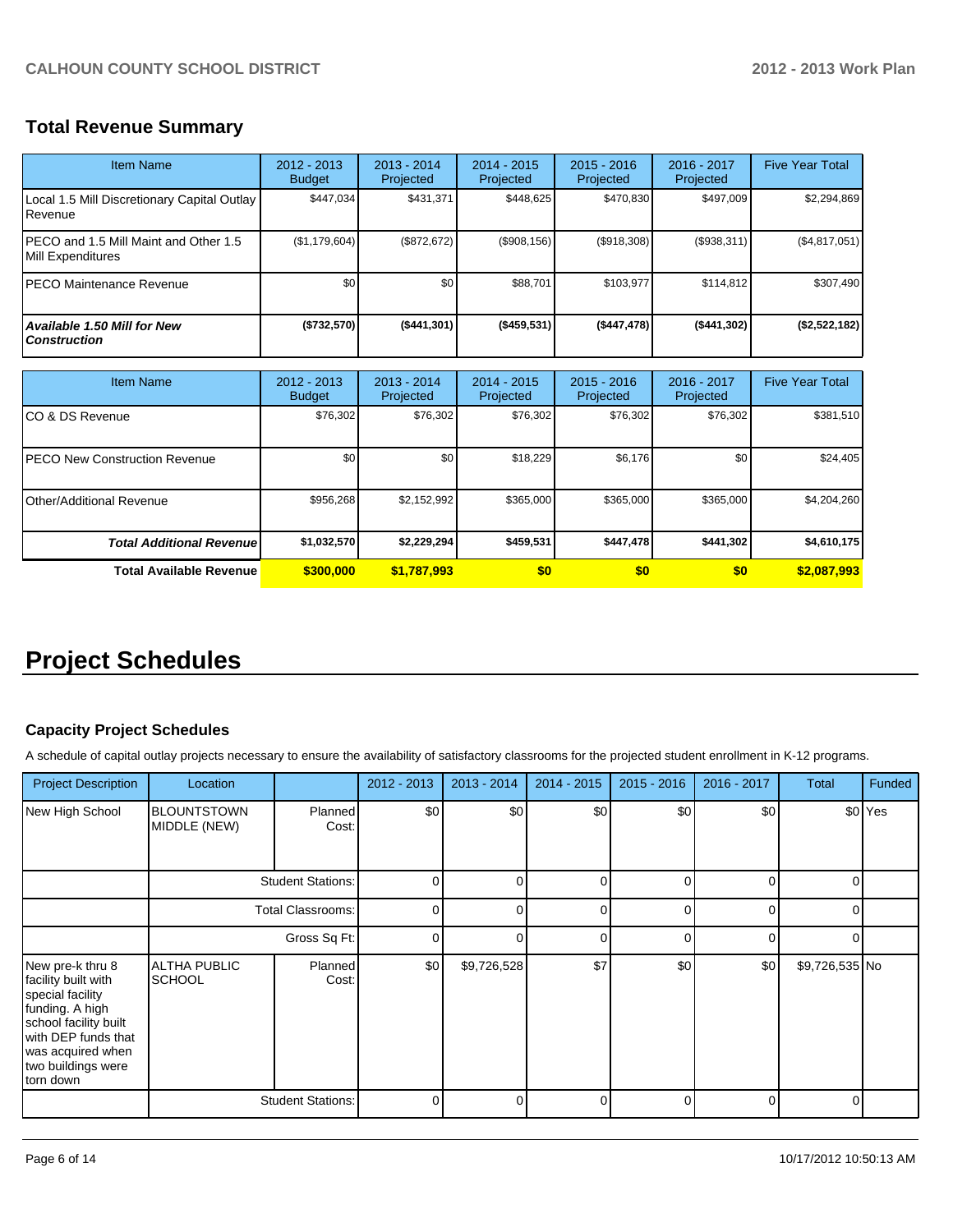| Total Classrooms: |  |  |  |  |
|-------------------|--|--|--|--|
| Gross Sq Ft:      |  |  |  |  |

| <b>Planned Cost:</b>       | \$0 | \$9,726,528 | \$7 | \$0 | \$0 | \$9,726,535 |
|----------------------------|-----|-------------|-----|-----|-----|-------------|
| <b>Student Stations: I</b> |     |             |     |     |     |             |
| <b>Total Classrooms:</b>   |     |             |     |     |     |             |
| Gross Sq Ft:               |     |             |     |     |     |             |

#### **Other Project Schedules**

Major renovations, remodeling, and additions of capital outlay projects that do not add capacity to schools.

| <b>Project Description</b>                    | Location                                       | $2012 - 2013$<br>Actual Budget | 2013 - 2014<br>Projected | 2014 - 2015<br>Projected | 2015 - 2016<br>Projected | $2016 - 2017$<br>Projected | Total         | Funded |
|-----------------------------------------------|------------------------------------------------|--------------------------------|--------------------------|--------------------------|--------------------------|----------------------------|---------------|--------|
| Renovation-Roof, Windows,<br><b>Bathrooms</b> | <b>ICARR ELEMENTARY &amp;</b><br><b>MIDDLE</b> | \$300,000                      | \$0 I                    | \$O I                    | \$0 I                    | \$0 I                      | \$300,000 Yes |        |
|                                               |                                                | \$300,000                      | \$O I                    | \$0 I                    | \$0 I                    | \$0                        | \$300,000     |        |

# **Additional Project Schedules**

Any projects that are not identified in the last approved educational plant survey.

Nothing reported for this section.

## **Non Funded Growth Management Project Schedules**

Schedule indicating which projects, due to planned development, that CANNOT be funded from current revenues projected over the next five years.

#### Nothing reported for this section.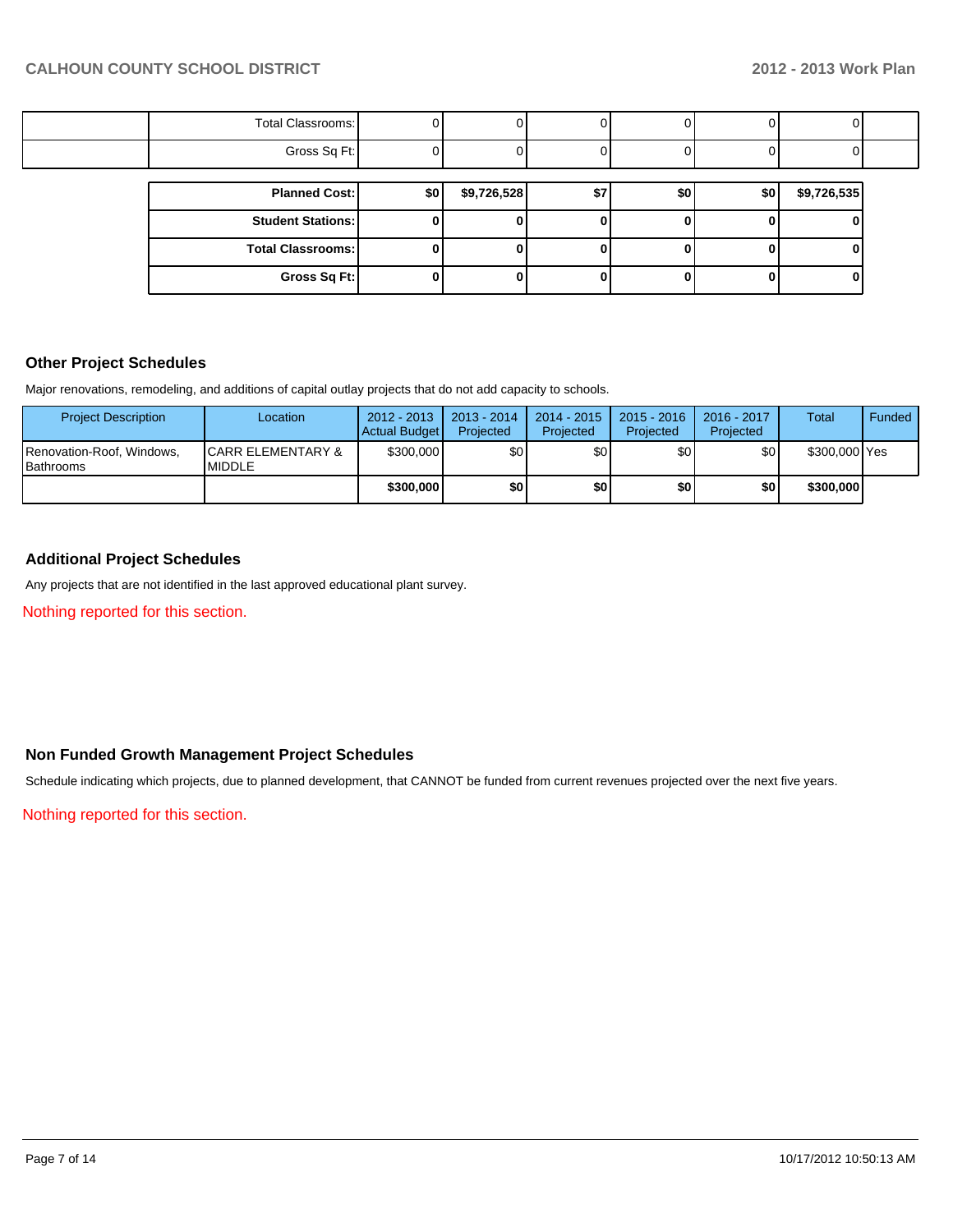# **Tracking**

# **Capacity Tracking**

| Location                            | $2012 -$<br>2013 Satis.<br>Stu. Sta. | Actual<br>$2012 -$<br>2013 FISH<br><b>Capacity</b> | Actual<br>$2011 -$<br>2012<br><b>COFTE</b> | # Class<br><b>Rooms</b> | Actual<br>Average<br>$2012 -$<br>2013 Class<br><b>Size</b> | Actual<br>$2012 -$<br>2013<br><b>Utilization</b> | <b>New</b><br>Stu.<br>Capacity | <b>New</b><br>Rooms to<br>be<br>Added/Re<br>moved | Projected<br>$2016 -$<br>2017<br><b>COFTE</b> | Projected<br>$2016 -$<br>2017<br><b>Utilization</b> | Projected<br>$2016 -$<br>2017 Class<br><b>Size</b> |
|-------------------------------------|--------------------------------------|----------------------------------------------------|--------------------------------------------|-------------------------|------------------------------------------------------------|--------------------------------------------------|--------------------------------|---------------------------------------------------|-----------------------------------------------|-----------------------------------------------------|----------------------------------------------------|
| <b>IBLOUNTSTOWN MIDDLE</b><br>(NEW) | 647                                  | 582                                                | 330                                        | 28                      | 12                                                         | 57.00 %                                          |                                | $\Omega$                                          | 319                                           | 55.00 %                                             | 11                                                 |
| ICALHOUN ADULT<br>SCHOOL            | 87                                   | 130                                                |                                            | 4                       | $\Omega$                                                   | 0.00 %                                           |                                | $\Omega$                                          | $\Omega$                                      | 0.00%                                               | 0                                                  |
| CARR ELEMENTARY &<br>IMIDDLE        | 415                                  | 373                                                | 258                                        | 21                      | 12                                                         | 69.00 %                                          |                                | $\Omega$                                          | 247                                           | 66.00 %                                             | 12                                                 |
| IALTHA PUBLIC SCHOOL                | 631                                  | 567                                                | 528                                        | 35                      | 15                                                         | 93.00 %                                          |                                | $\Omega$                                          | 516                                           | 91.00 %                                             | 15                                                 |
| IBLOUNTSTOWN<br>IELEMENTARY         | 836                                  | 836                                                | 652                                        | 17                      | 38                                                         | 78.00 %                                          | $\Omega$                       | $\Omega$                                          | 641                                           | 77.00 %                                             | 38                                                 |
| IBLOUNTSTOWN HIGH<br><b>SCHOOL</b>  | 825                                  | 676                                                | 376                                        | 37                      | 10 <sup>1</sup>                                            | 56.00 %                                          | $\Omega$                       | $\Omega$                                          | 365                                           | 54.00 %                                             | 10                                                 |
|                                     | 3,441                                | 3,164                                              | 2,144                                      | 142                     | 15                                                         | 67.75 %                                          | 0                              | 0                                                 | 2,088                                         | 65.99%                                              | 15                                                 |

The COFTE Projected Total (2,088) for 2016 - 2017 must match the Official Forecasted COFTE Total (2,088 ) for 2016 - 2017 before this section can be completed. In the event that the COFTE Projected Total does not match the Official forecasted COFTE, then the Balanced Projected COFTE Table should be used to balance COFTE.

| Projected COFTE for 2016 - 2017 |       |    |  |  |
|---------------------------------|-------|----|--|--|
| Elementary (PK-3)               | 756   |    |  |  |
| Middle (4-8)                    | 808   | Ē  |  |  |
| High (9-12)                     | 524   | ۱N |  |  |
|                                 | 2,088 |    |  |  |

| <b>Grade Level Type</b> | <b>Balanced Projected</b><br>COFTE for 2016 - 2017 |
|-------------------------|----------------------------------------------------|
| Elementary (PK-3)       |                                                    |
| Middle $(4-8)$          |                                                    |
| High (9-12)             |                                                    |
|                         | 2,088                                              |

#### **Relocatable Replacement**

Number of relocatable classrooms clearly identified and scheduled for replacement in the school board adopted financially feasible 5-year district work program.

| Location                                 | 2012 - 2013   2013 - 2014   2014 - 2015   2015 - 2016   2016 - 2017   Year 5 Total |  |      |
|------------------------------------------|------------------------------------------------------------------------------------|--|------|
| IALTHA PUBLIC SCHOOL                     |                                                                                    |  | 11 I |
| <b>Total Relocatable Replacements: I</b> |                                                                                    |  | 11 I |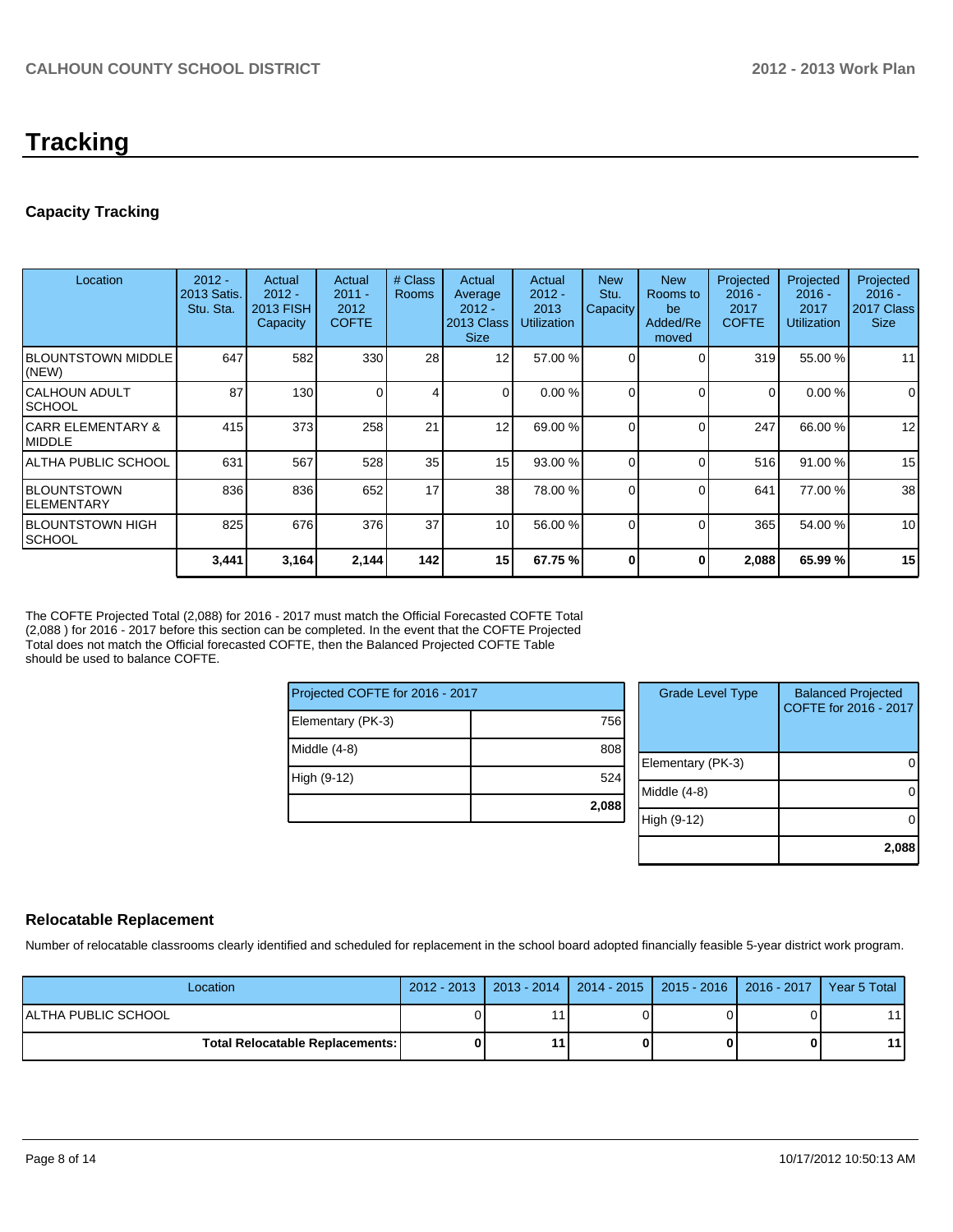#### **Charter Schools Tracking**

Information regarding the use of charter schools.

Nothing reported for this section.

#### **Special Purpose Classrooms Tracking**

The number of classrooms that will be used for certain special purposes in the current year, by facility and type of classroom, that the district will, 1), not use for educational purposes, and 2), the co-teaching classrooms that are not open plan classrooms and will be used for educational purposes.

| School                               | <b>School Type</b>                     | # of Elementary<br>K-3 Classrooms        | # of Middle 4-8<br><b>Classrooms</b> | # of High $9-12$<br><b>Classrooms</b> | # of $ESE$<br><b>Classrooms</b> | # of Combo<br><b>Classrooms</b> | <b>Total</b><br><b>Classrooms</b> |
|--------------------------------------|----------------------------------------|------------------------------------------|--------------------------------------|---------------------------------------|---------------------------------|---------------------------------|-----------------------------------|
|                                      | <b>Total Educational Classrooms: I</b> |                                          |                                      |                                       |                                 |                                 | $\mathbf{0}$                      |
| School                               | School Type                            | # of Elementary<br><b>K-3 Classrooms</b> | # of Middle 4-8<br><b>Classrooms</b> | # of High $9-12$<br><b>Classrooms</b> | # of $ESE$<br><b>Classrooms</b> | # of Combo<br><b>Classrooms</b> | <b>Total</b><br><b>Classrooms</b> |
| <b>Total Co-Teaching Classrooms:</b> |                                        |                                          |                                      |                                       |                                 |                                 | 0                                 |

#### **Infrastructure Tracking**

**Necessary offsite infrastructure requirements resulting from expansions or new schools. This section should include infrastructure information related to capacity project schedules and other project schedules (Section 4).**

Not Specified

**Proposed location of planned facilities, whether those locations are consistent with the comprehensive plans of all affected local governments, and recommendations for infrastructure and other improvements to land adjacent to existing facilities. Provisions of 1013.33(12), (13) and (14) and 1013.36 must be addressed for new facilities planned within the 1st three years of the plan (Section 5).**

Not Specified

**Consistent with Comp Plan?** No

#### **Net New Classrooms**

The number of classrooms, by grade level and type of construction, that were added during the last fiscal year.

| List the net new classrooms added in the 2011 - 2012 fiscal year.                                                                                       |                              |                                   | Llist the net new classrooms to be added in the 2012 - 2013 fiscal<br>Ivear. |                        |                              |                                    |                                 |                        |
|---------------------------------------------------------------------------------------------------------------------------------------------------------|------------------------------|-----------------------------------|------------------------------------------------------------------------------|------------------------|------------------------------|------------------------------------|---------------------------------|------------------------|
| "Classrooms" is defined as capacity carrying classrooms that are added to increase<br>capacity to enable the district to meet the Class Size Amendment. |                              |                                   | Totals for fiscal year 2012 - 2013 should match totals in Section 15A.       |                        |                              |                                    |                                 |                        |
| Location                                                                                                                                                | $2011 - 2012$ #<br>Permanent | $2011 - 2012$ #<br><b>Modular</b> | $2011 - 2012$ #<br>Relocatable                                               | $2011 - 2012$<br>Total | $2012 - 2013$ #<br>Permanent | $2012 - 2013 \#$<br><b>Modular</b> | $2012 - 2013 \#$<br>Relocatable | $2012 - 2013$<br>Total |
| Elementary (PK-3)                                                                                                                                       |                              |                                   |                                                                              |                        |                              |                                    |                                 | $\Omega$               |
| Middle (4-8)                                                                                                                                            |                              |                                   |                                                                              |                        |                              |                                    |                                 | $\Omega$               |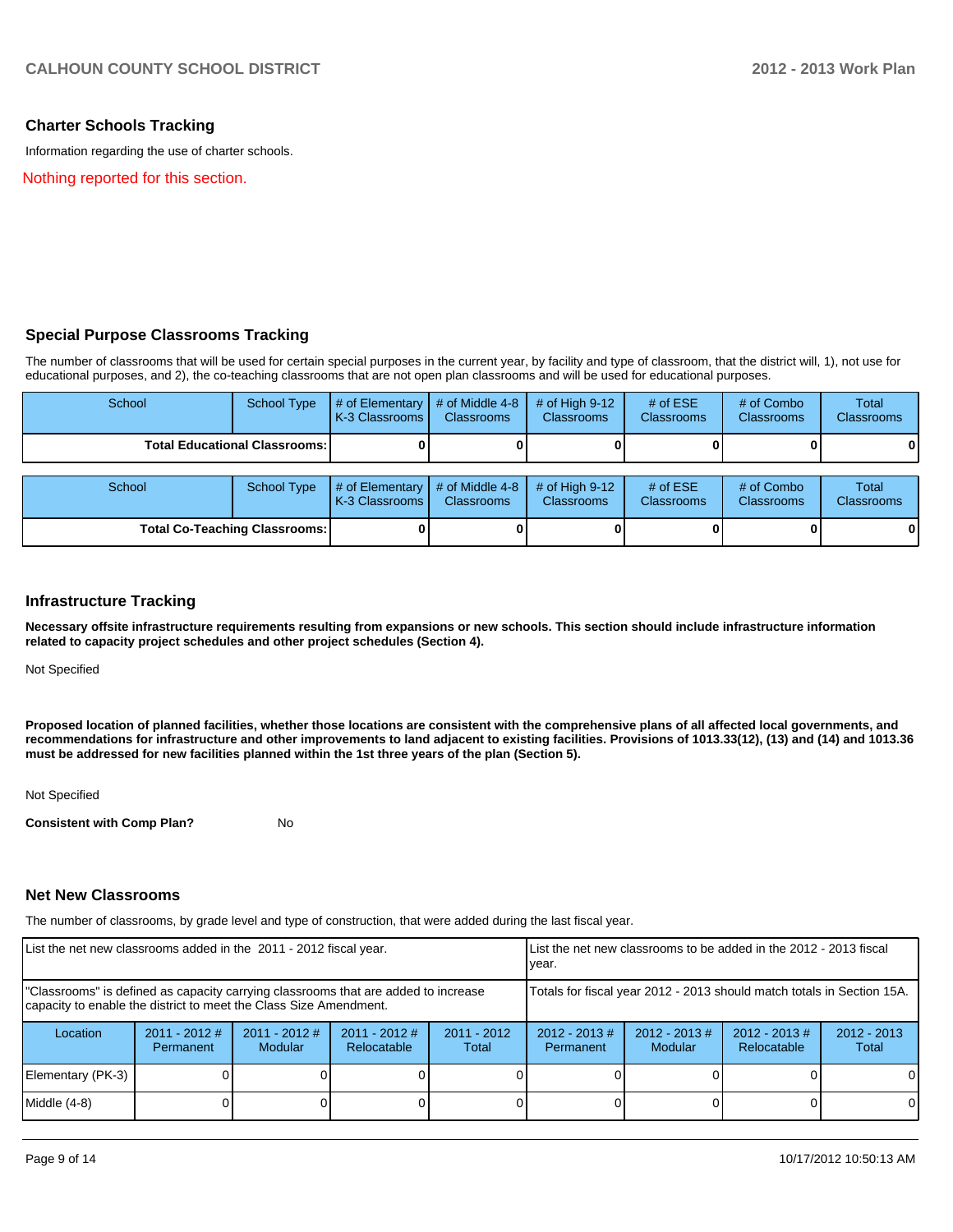| High (9-12) |  |  |  | $\sim$ |
|-------------|--|--|--|--------|
|             |  |  |  | 0      |

## **Relocatable Student Stations**

Number of students that will be educated in relocatable units, by school, in the current year, and the projected number of students for each of the years in the workplan.

| <b>Site</b>                   | 2012 - 2013 | $2013 - 2014$   | 2014 - 2015     | $2015 - 2016$ | 2016 - 2017 | 5 Year Average  |
|-------------------------------|-------------|-----------------|-----------------|---------------|-------------|-----------------|
| BLOUNTSTOWN MIDDLE (NEW)      |             |                 |                 |               |             |                 |
| CALHOUN ADULT SCHOOL          |             |                 |                 |               |             |                 |
| CARR ELEMENTARY & MIDDLE      | 169         | 276             | 276             |               |             | 144             |
| IALTHA PUBLIC SCHOOL          | 1821        |                 |                 |               |             | 36              |
| <b>BLOUNTSTOWN ELEMENTARY</b> | 51          | 73 <sub>1</sub> | 73 <sub>1</sub> |               |             | 39 <sup>°</sup> |
| IBLOUNTSTOWN HIGH SCHOOL      |             |                 |                 |               |             | ΟI              |

| <b>Totals for CALHOUN COUNTY SCHOOL DISTRICT</b>  |        |       |         |       |       |             |
|---------------------------------------------------|--------|-------|---------|-------|-------|-------------|
| Total students in relocatables by year.           | 402    | 349   | 349     |       |       | <b>2201</b> |
| Total number of COFTE students projected by year. | 2.147  | 2.123 | 2.140   | 2.110 | 2.088 | 2.122       |
| Percent in relocatables by year.                  | 19 % l | 16%   | $16 \%$ | 0 % I | 0 % I | $10 \%$     |

## **Leased Facilities Tracking**

Exising leased facilities and plans for the acquisition of leased facilities, including the number of classrooms and student stations, as reported in the educational plant survey, that are planned in that location at the end of the five year workplan.

| Location                             | # of Leased<br>Classrooms 2012 -<br>2013 | <b>FISH Student</b><br><b>Stations</b> | Owner        | # of Leased<br>Classrooms 2016 -<br>2017 | <b>FISH Student</b><br><b>Stations</b> |
|--------------------------------------|------------------------------------------|----------------------------------------|--------------|------------------------------------------|----------------------------------------|
| <b>BLOUNTSTOWN MIDDLE (NEW)</b>      |                                          |                                        |              |                                          |                                        |
| <b>CALHOUN ADULT SCHOOL</b>          |                                          |                                        |              |                                          |                                        |
| <b>ICARR ELEMENTARY &amp; MIDDLE</b> |                                          |                                        |              |                                          |                                        |
| IALTHA PUBLIC SCHOOL                 |                                          |                                        | 54 Mod Space |                                          |                                        |
| <b>BLOUNTSTOWN ELEMENTARY</b>        |                                          |                                        |              |                                          |                                        |
| <b>IBLOUNTSTOWN HIGH SCHOOL</b>      |                                          |                                        |              |                                          |                                        |
|                                      |                                          | 54                                     |              |                                          |                                        |

## **Failed Standard Relocatable Tracking**

Relocatable units currently reported by school, from FISH, and the number of relocatable units identified as 'Failed Standards'.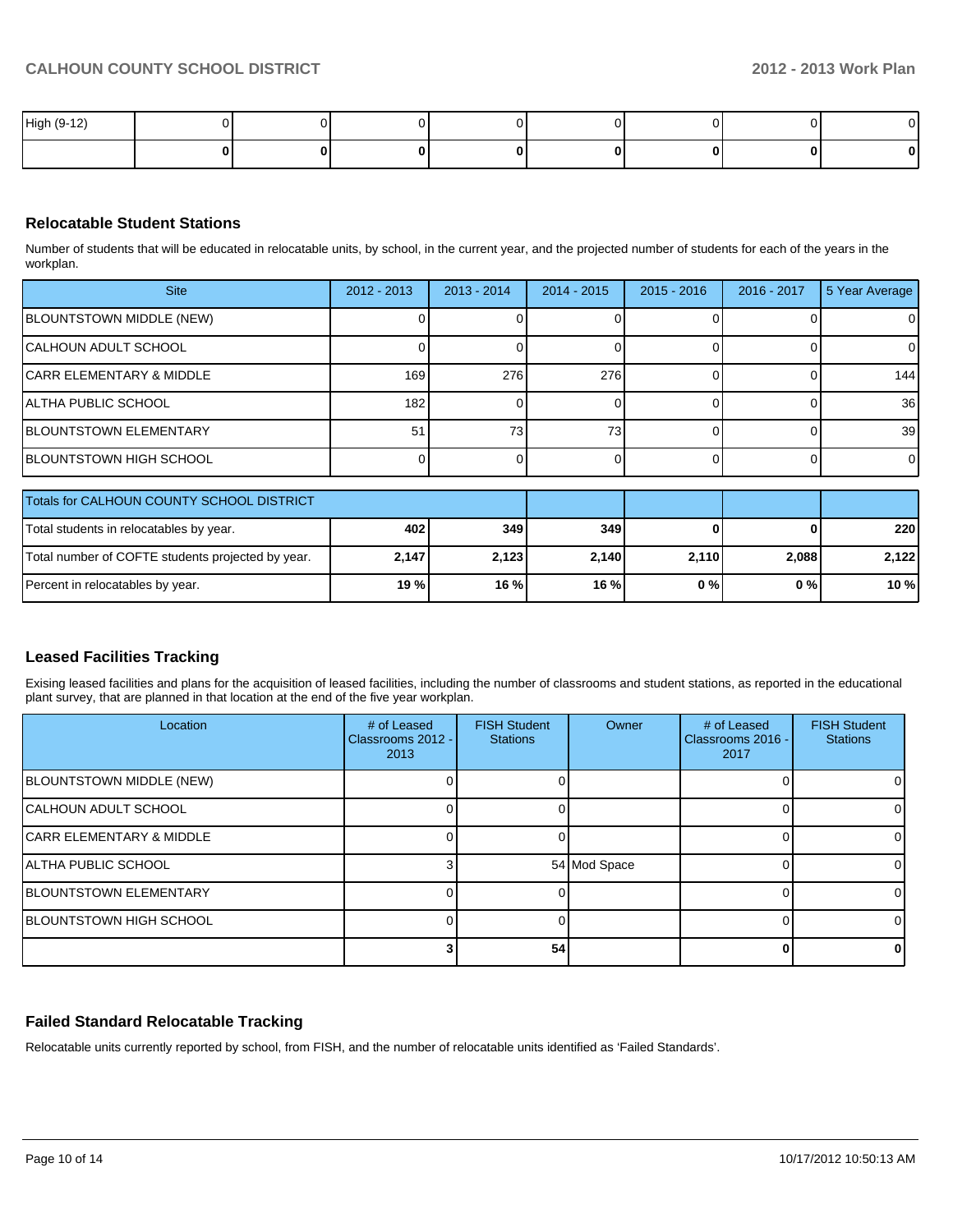Nothing reported for this section.

# **Planning**

### **Class Size Reduction Planning**

**Plans approved by the school board that reduce the need for permanent student stations such as acceptable school capacity levels, redistricting, busing, year-round schools, charter schools, magnet schools, public-private partnerships, multitrack scheduling, grade level organization, block scheduling, or other alternatives.**

Calhoun County School Board is building a new Blountstown High School and moving Blountstown Middle School to the old BHS to help with class size reduction

Calhoun County School Board will apply for special facilities to build Pre-K thru 8 school at Altha Public School in 2011-2012

### **School Closure Planning**

**Plans for the closure of any school, including plans for disposition of the facility or usage of facility space, and anticipated revenues.**

Blountstown Middle School will be closed and moved to existing BHS campus. The property will be given to North Florida Child Development, a non-profit agency.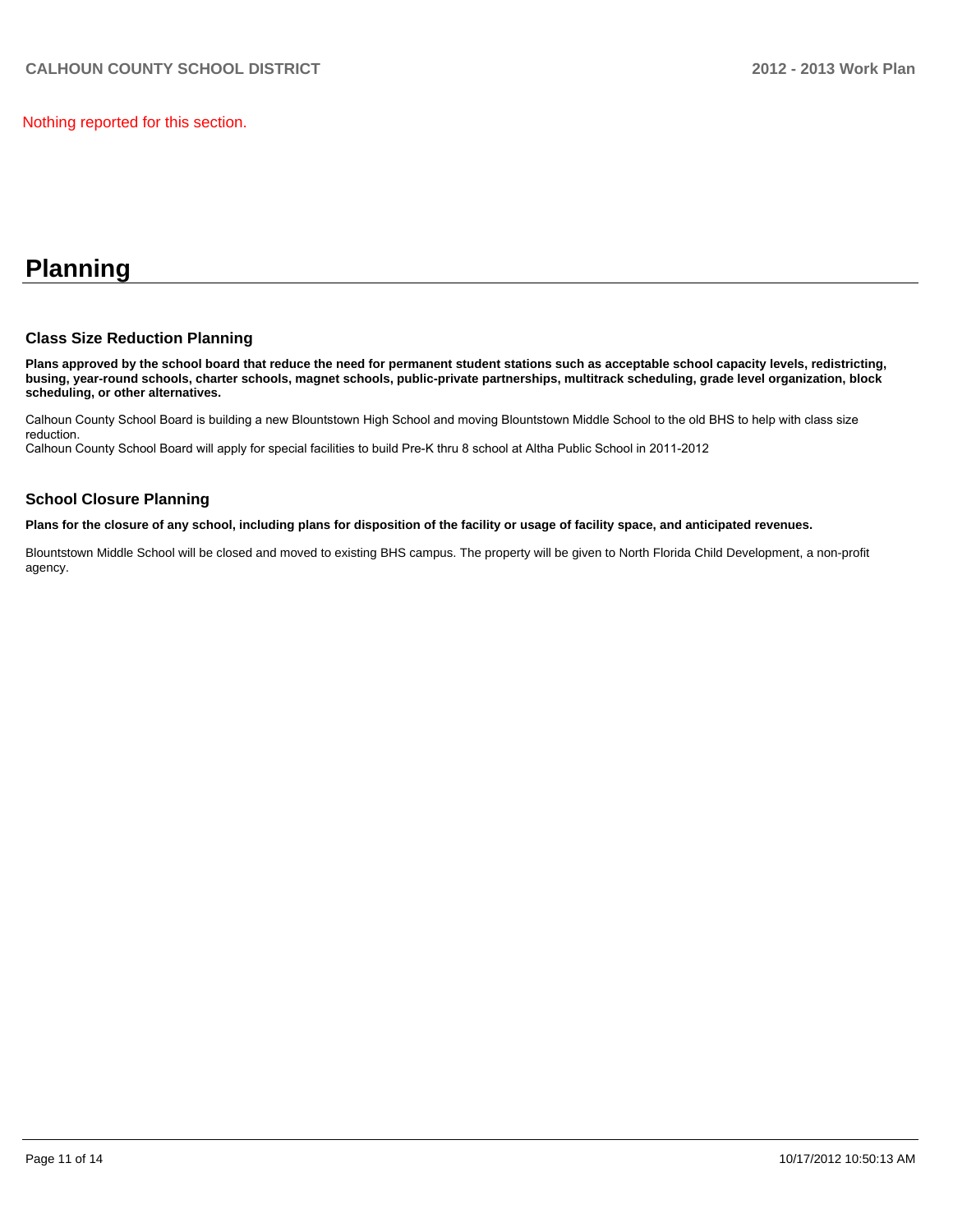# **Long Range Planning**

#### **Ten-Year Maintenance**

District projects and locations regarding the projected need for major renovation, repair, and maintenance projects within the district in years 6-10 beyond the projects plans detailed in the five years covered by the work plan.

Nothing reported for this section.

#### **Ten-Year Capacity**

Schedule of capital outlay projects projected to ensure the availability of satisfactory student stations for the projected student enrollment in K-12 programs for the future 5 years beyond the 5-year district facilities work program.

| Project        | Location, Community, Quadrant or other<br>general location | 2016 - 2017 / 2021 - 2022<br><b>Projected Cost</b> |
|----------------|------------------------------------------------------------|----------------------------------------------------|
| <b>New BMS</b> | existing BHS site                                          | \$100,000                                          |
|                |                                                            | \$100,000                                          |

#### **Ten-Year Planned Utilization**

Schedule of planned capital outlay projects identifying the standard grade groupings, capacities, and planned utilization rates of future educational facilities of the district for both permanent and relocatable facilities.

| Grade Level Projections         | <b>FISH</b><br>Student<br><b>Stations</b> | <b>Actual 2011 -</b><br>2012 FISH<br>Capacity | Actual<br>$2011 -$<br>2012<br><b>COFTE</b> | Actual 2011 - 2012<br><b>Utilization</b> | Actual 2012 - 2013 / 2021 - 2022 new<br>Student Capacity to be added/removed | Projected 2021<br>2022 COFTE | Projected 2021 -<br>2022 Utilization |
|---------------------------------|-------------------------------------------|-----------------------------------------------|--------------------------------------------|------------------------------------------|------------------------------------------------------------------------------|------------------------------|--------------------------------------|
| Elementary - District<br>Totals | 836                                       | 836                                           | 651.52                                     | 77.99 %                                  |                                                                              | 590                          | 70.57 %                              |
| Middle - District Totals        | 1.693                                     | 1,522                                         | 1.115.76                                   | 73.32 %                                  |                                                                              | 1.054                        | 69.25 %                              |
| High - District Totals          | 846                                       | 676                                           | 376.33                                     | 55.62 %                                  |                                                                              | 317                          | 46.89 %                              |
| Other - ESE, etc                | 87                                        | 130                                           | 0.00                                       | $0.00\%$                                 |                                                                              |                              | 0.00%                                |
|                                 | 3,462                                     | 3,164                                         | 2,143.61                                   | 67.75 %                                  |                                                                              | 1,961                        | 61.98 %                              |

**Combination schools are included with the middle schools for student stations, capacity, COFTE and utilization purposes because these facilities all have a 90% utilization factor. Use this space to explain or define the grade groupings for combination schools.**

No comments to report.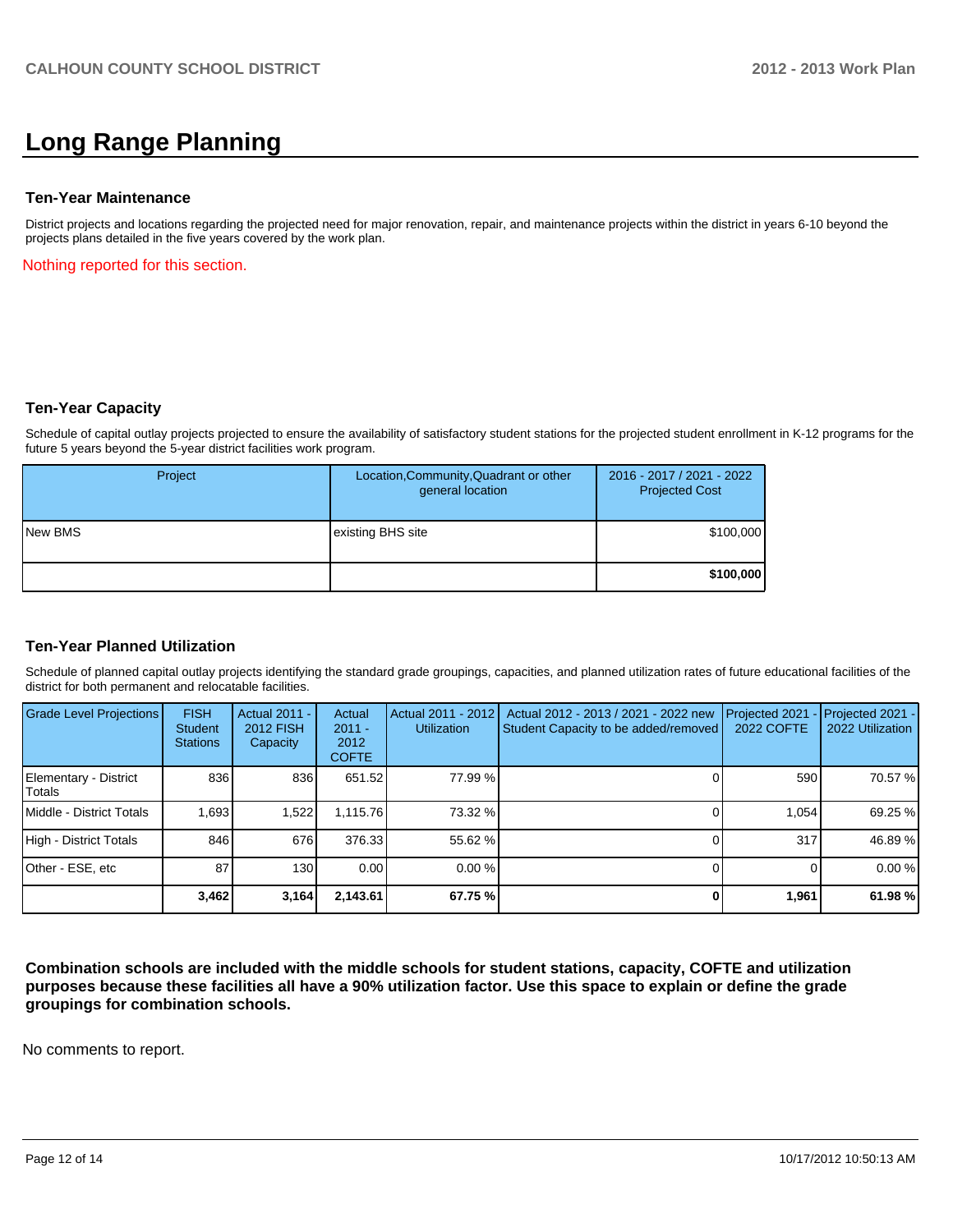#### **Ten-Year Infrastructure Planning**

**Proposed Location of Planned New, Remodeled, or New Additions to Facilities in 06 thru 10 out years (Section 28).**

Apply for special facilities money for new Pre-K-8 school at AHS. Build high school facilities at AHS.(2012-2013). Apply for special facility money to build new Carr Elem. and Middle School (2015-2016).

#### Plans for closure of any school, including plans for disposition of the facility or usage of facility space, and anticipated revenues in the 06 thru 10 out **years (Section 29).**

Nothing reported for this section.

#### **Twenty-Year Maintenance**

District projects and locations regarding the projected need for major renovation, repair, and maintenance projects within the district in years 11-20 beyond the projects plans detailed in the five years covered by the work plan.

Nothing reported for this section.

### **Twenty-Year Capacity**

Schedule of capital outlay projects projected to ensure the availability of satisfactory student stations for the projected student enrollment in K-12 programs for the future 11-20 years beyond the 5-year district facilities work program.

Nothing reported for this section.

#### **Twenty-Year Planned Utilization**

Schedule of planned capital outlay projects identifying the standard grade groupings, capacities, and planned utilization rates of future educational facilities of the district for both permanent and relocatable facilities.

| <b>Grade Level Projections</b>  | <b>FISH</b><br><b>Student</b><br><b>Stations</b> | Actual 2011 -<br><b>2012 FISH</b><br>Capacity | Actual<br>$2011 -$<br>2012<br><b>COFTE</b> | Actual 2011 - 2012<br><b>Utilization</b> | Actual 2012 - 2013 / 2031 - 2032 new<br>Student Capacity to be added/removed | Projected 2031<br>2032 COFTE | $-$ Projected 2031 -<br>2032 Utilization |
|---------------------------------|--------------------------------------------------|-----------------------------------------------|--------------------------------------------|------------------------------------------|------------------------------------------------------------------------------|------------------------------|------------------------------------------|
| Elementary - District<br>Totals | 836                                              | 836                                           | 651.52                                     | 77.99 %                                  |                                                                              | 540                          | 64.59 %                                  |
| Middle - District Totals        | 1,693                                            | 1,522                                         | 1.115.76                                   | 73.32 %                                  |                                                                              | 1.004                        | 65.97 %                                  |
| High - District Totals          | 846                                              | 676                                           | 376.33                                     | 55.62 %                                  |                                                                              | 267                          | 39.50 %                                  |
| Other - ESE, etc                | 87                                               | 130                                           | 0.00                                       | $0.00\%$                                 |                                                                              |                              | 0.00%                                    |
|                                 | 3,462                                            | 3,164                                         | 2,143.61                                   | 67.75 %                                  |                                                                              | 1,811                        | 57.24 %                                  |